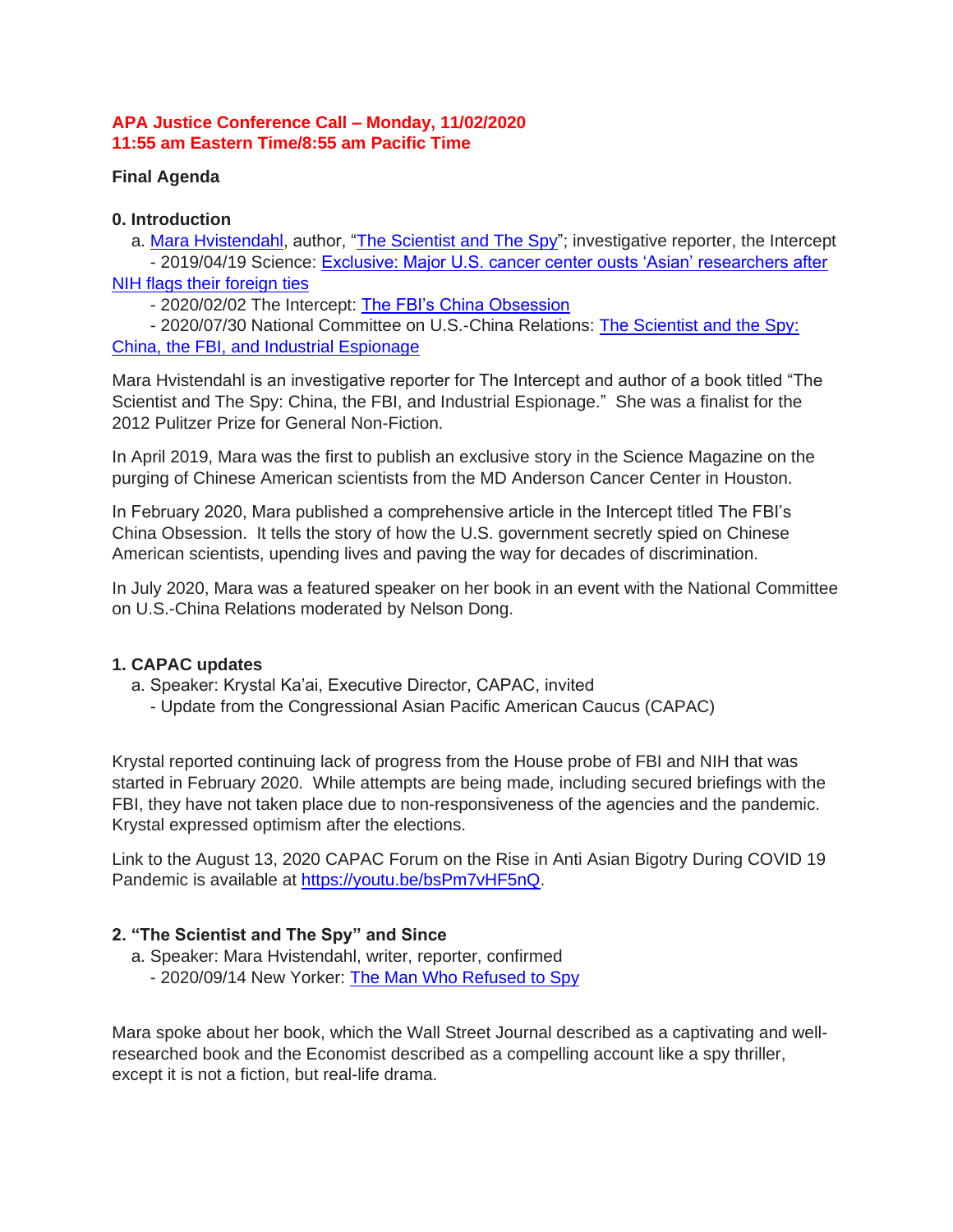In September 2011, sheriff's deputies noticed three ethnic Chinese men near an Iowa cornfield. What started as a trespassing inquiry turned into a two-year FBI operation in which investigators bugged the men's rental cars, used a warrant intended for foreign terrorists and spies, and flew surveillance planes over corn country – all these enormous resources were spent in the name of protecting Monsanto and DuPont Pioneer trade secrets.

In The Scientist and the Spy, Mara Hvistendahl describes the unusually far-reaching investigation, which pitted a veteran FBI special agent assigned to fight an emerging nationalsecurity priority against Florida resident Robert Mo, who after his academic career faltered took a questionable job with a Chinese agricultural company as a way to support his family.

In the end, Mo pleaded guilty before the case went to trial, and in October 2016 the judge sentenced him to three years in prison. Robert Mo has served his sentence and is reportedly in a private immigration detention facility in Georgia awaiting deportation. The waits for deportations have gotten very long. With the ongoing pandemic, it is unclear how his status may compare to that of [Iranian scientist Sirous Asgari,](https://bit.ly/2ZXyqJx) whose story was told by Laura Secor in the October APA Justice meeting.

Industrial espionage by Chinese companies and individuals is now a top counterintelligence target of the FBI. More than 2,000 investigations are reportedly being conducted by the FBI. The Department of Justice started the "China Initiative" in November 2018. Economic espionage is also among the reasons that the Trump administration gives when explaining the genesis of the U.S.-China trade war and among the justifications given for abruptly closing China's consulate in Houston in July.

Mara looked into the questions of whether the efforts to address the problem have been successful and what the collateral damage is.

Mara's discussion included the story of Harry Sheng, a naturalized U.S. citizen born in China and a mechanical engineer for a defense contractor in Jackson, Michigan in the 1970s. After Sheng and his wife returned from their 1973 visit to China, agents from the FBI, the CIA, and the Department of Defense grilled him about everything he had done on his sightseeing tour. His employer inexplicably transferred him and eventually laid him off in 1975. He subsequently received two offers from other defense firms, only to have them suddenly rescinded. He never held a permanent position in his field again.

#### **3. Professor Ning Xi**

a. Professor Ning Xi, currently University of Hong Kong professor; formerly Michigan State University professor

- [APA Justice:](https://bit.ly/3mjtNlG) 1:18-cr-00226 USA vs Xi; 2:17-cv-07316 Xi vs IEEE

- 2011/11/17 PBS: Ning Xi - [University Distinguished Professor](https://bit.ly/35WhXaP)

The APA Justice Task Force was formed in response to CAPAC Chair Rep. Judy Chu's call for a platform to address racial profiling and related justice and fairness issues. The call came in the aftermath of the dismissed cases of National Weather Service hydrologist Sherry Chen and Professor Xiaoxing Xi of Temple University in 2015.

One of our continuing activities is to track and identify questionable and unjust cases. One case that has been on our radar screen is about former Michigan State University (MSU) Professor Ning Xi.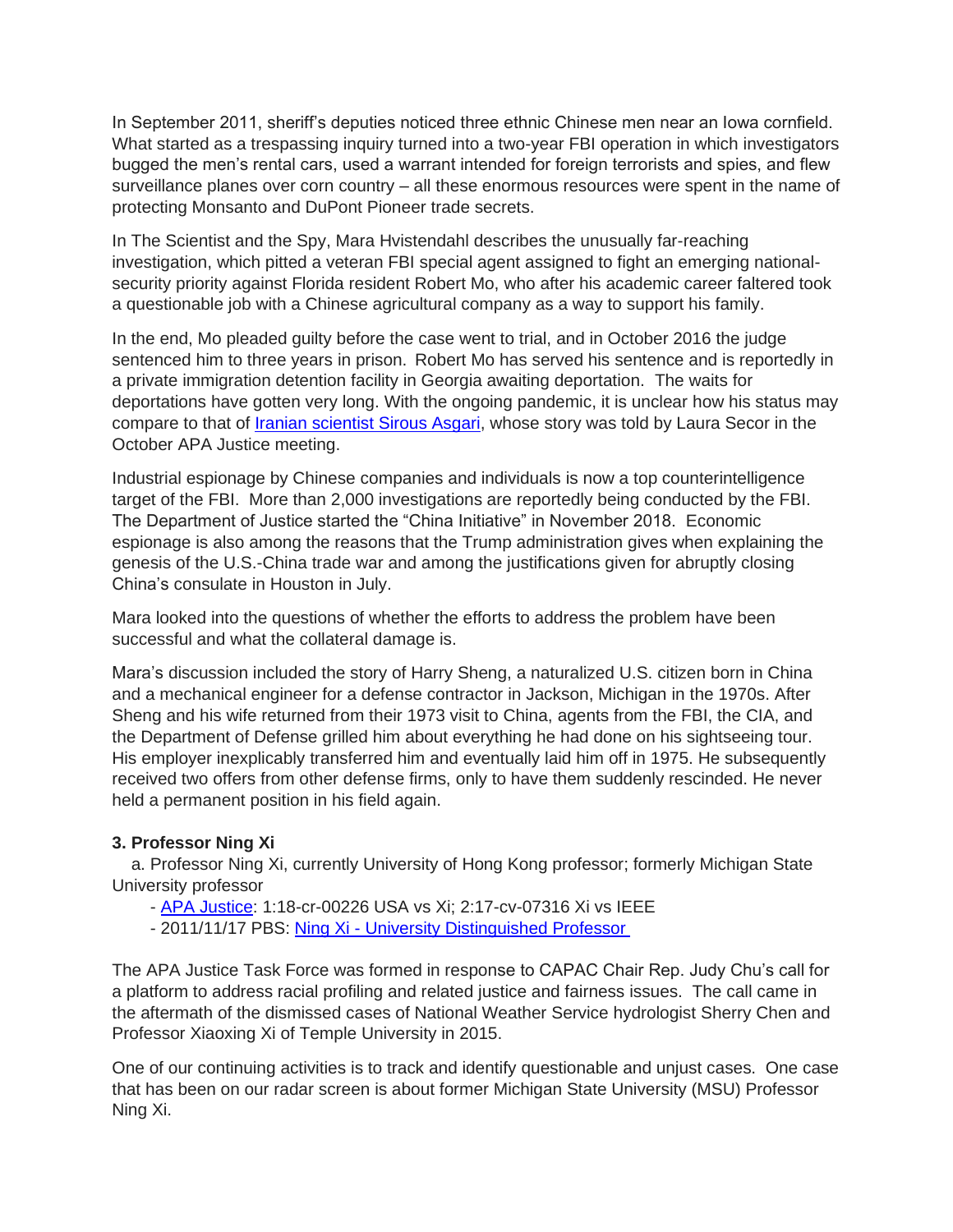Professor Xi is a world-renowned expert in robotics. In 2011, he was honored by the MSU Board of Trustees for distinguished achievement in teaching, research and public service. He was featured in a PBS video as a University Distinguished Professor.

However, on February 15, 2018, Professor Xi was arrested and charged by the U.S. government for defrauding MSU and the Institute of Electrical and Electronics Engineers (IEEE) with false expense claims of hundreds of thousands of dollars. He was indicted on October 24, 2018.

Professor Xi denied the allegations and faced a jury trial in the Western District Court of Michigan.

On July 11, 2019, the U.S. District Court Chief Judge ordered the dismissal of the Xi case with prejudice, which means permanently with no retrial. The government itself filed the motion to dismiss the indictment because it did not reasonably expect that the proofs would meaningfully change in a retrial or that a retrial would produce a different result.

Professor Xi is yet another innocent Chinese American scientist who was unjustly accused. Although his case was dismissed, it came with a high cost to his finances, reputation, and career.

During the past few weeks, APA Justice had discussions with Professor Xi about his situation. He is willing to share his story. It turns out that his story did not even start with his criminal case.

About 5 months before his criminal indictment, Professor Xi had filed a civil lawsuit against IEEE on September 21, 2017. The lawsuit alleges IEEE of various violations of its operations and bylaws to take away Professor Xi's membership, fellow status, and president-elect status for the Robotics and Automation Society (RAS) without explanation and due process. It included allegations of improper reimbursements for a 2014 conference for RAS, which was proved to be false in the subsequent criminal trial.

Professor Xi's civil case number is 2:17-cv-07316. It was filed in the U.S. District Court of New Jersey. Additional information about Professor Xi's situation is available from the APA Justice website at [https://bit.ly/3mjtNlG.](https://bit.ly/3mjtNlG)

According to Wikipedia, IEEE is the world's largest association of technical professionals with more than 423,000 members in over 160 countries around the world. It was formed in 1963. Its objectives are the educational and technical advancement of electrical and electronic engineering, telecommunications, computer engineering and allied disciplines.

Professor Xi has informed us that he has been associated with IEEE for more than 30 years, first joining as a student member in 1988, a regular member in 1993, and then a fellow in 2007. Professor Xi has been very active with IEEE during this time. Along with other functions, first with the Nanotechnology Council from 2006 to 2012 where he was the President from 2010 to 2012. He was engaged with RAS beginning in 2013 and became President-elect around 2016. That was when the alleged violations by IEEE began to occur.

Professor Xi is now the Chair Professor of Robotics and Automation at the University of Hong Kong. Both Professor Xi and his civil suit attorney Mr. Joe Vernon are tied up with depositions at this time. They are invited to speak in the December APA Justice monthly meeting.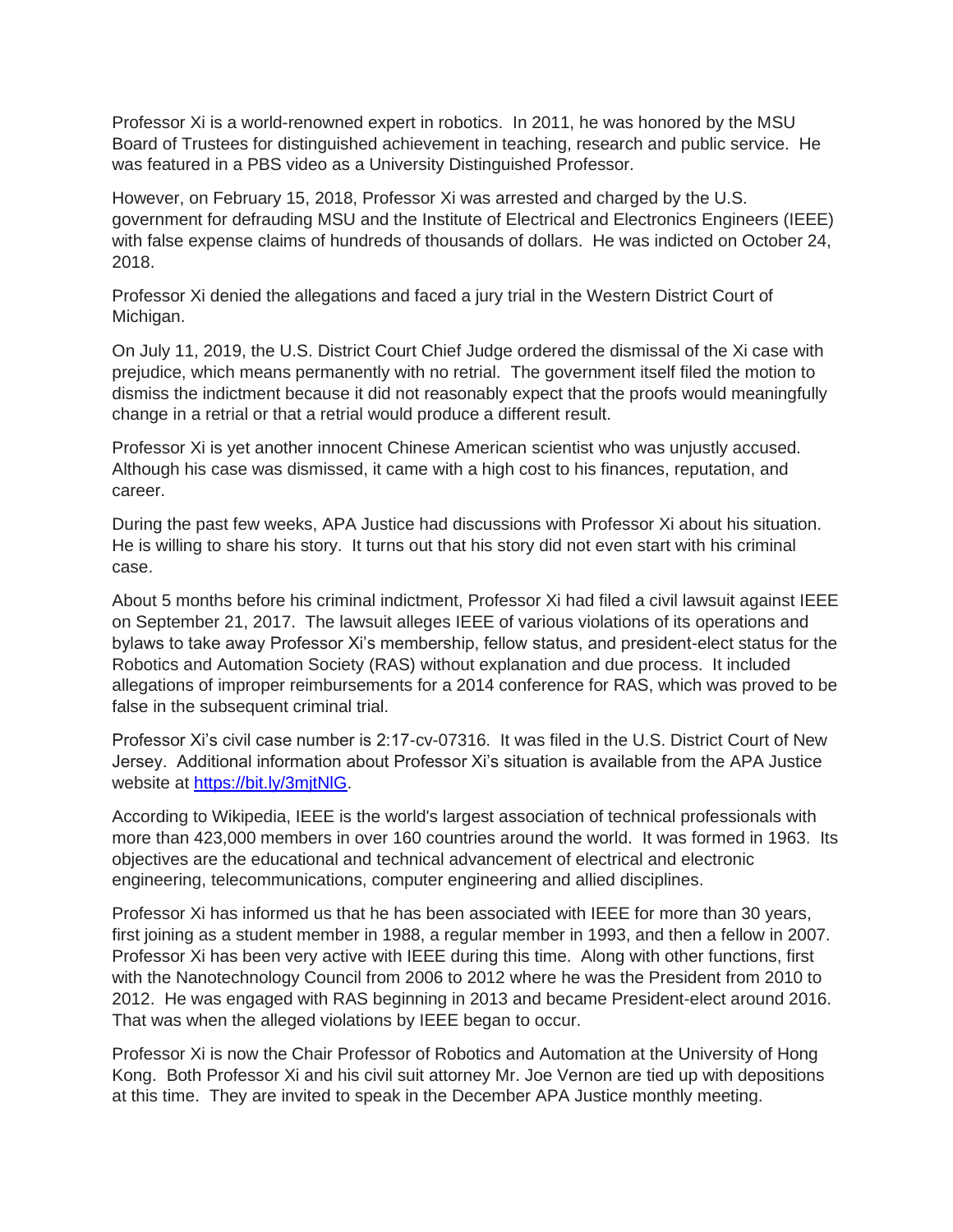## **4. Anti-Racial Profiling Project**

- a. Speaker: Gisela Kusakawa, Advancing Justice | AAJC, confirmed
	- Update on Anti-Racial Profiling Project
		- [Know Your Rights](https://bit.ly/3nMpwcn) Use Signal for secured call 202-935-6014
	- Update on Webinar series
	- 2020/10/22 [Prosecutors Say They're Spies, But Charges Tell a Different Story](https://bloom.bg/3dVMBEB)

- 2020/10/20 [How a 'new Cold War' between China and US will hurt researchers](https://bit.ly/3mbv3r5) 

[everywhere](https://bit.ly/3mbv3r5)

Gisela was not able to attend due to a family emergency. Vivin Qiang, Program Coordinator, Anti-Racial Profiling Project, provided an update on the project.

For those who are interested in discussing policy and advocacy work on the issue of racial profiling against Asian American and Asian immigrant scientists and researchers, particularly those of Chinese descent, please reach out to Gisela Kusakawa, NAPABA Law Foundation Community Fellow, at [gkusakawa@advancingjustice-aajc.org.](mailto:gkusakawa@advancingjustice-aajc.org)

For those interested in setting up a Know Your Rights webinar with Advancing Justice | AAJC in English or Mandarin Chinese, please email Vivin Qiang, Program Coordinator, at [vqiang@advancingjustice-aajc.org.](mailto:vqiang@advancingjustice-aajc.org)

All interested in our legal referral service should text us at **202-935-6014** via Signal, an encrypted messaging app, with their name, phone number, and availability. A staff member from Advancing Justice | AAJC will contact them directly.

For more information:

- [Anti-Racial Profiling Project](https://www.advancingjustice-aajc.org/anti-racial-profiling-project) Learn more about our longtime work on this issue and the launch of new resources to expand our work to combat racial profiling.
- [Legal Referral Service Q&A](https://advancingjustice-aajc.org/sites/default/files/2020-10/Legal%20Referral%20Service%20Q%26A.pdf) This Q&A resource includes information about our new legal referral service and how to get in touch.
- [Know Your Rights Fact Sheet](https://advancingjustice-aajc.org/sites/default/files/FINAL%20Know%20Your%20Rights%20-%20Chinese%20Scientists%20%20Researchers%20%28GPK%2010.7.2020%29%20-%20Clean%20Copy.pdf) This fact sheet includes important Know Your Rights information for scientists, scholars, and researchers contacted by law enforcement, government officials, and employers.

Steven Pei gave an update on the planning process on the webinar series which strives to raise awareness of a growing number of federal investigations and prosecutions targeting Asian American and Asian immigrant scientists, researchers, and scholars. It also examines the ramifications of the government's misguided scrutiny and profiling through the "China Initiative" and other government efforts on the civil rights of countless members of the Asian American community, as well as the consequences for the broader American society and our democracy.

The inaugural webinar on [The Human and Scientific Costs of the "China Initiative"](https://bit.ly/3kFFOS2) was attended by a capacity audience plus Facebook live streaming. The five organizing partners for the webinar series are the Brennan Center, AAJC, APA Justice, APAPA, and UCA.

Jinliang Cai, UCA Chair, reported on [UCA's press statement denouncing Newsweek Smear of](https://bit.ly/3ed7go0)  [Chinese-American Community as Tool of Beijing,](https://bit.ly/3ed7go0) which was picked up by AP, Yahoo, and other media outlets.